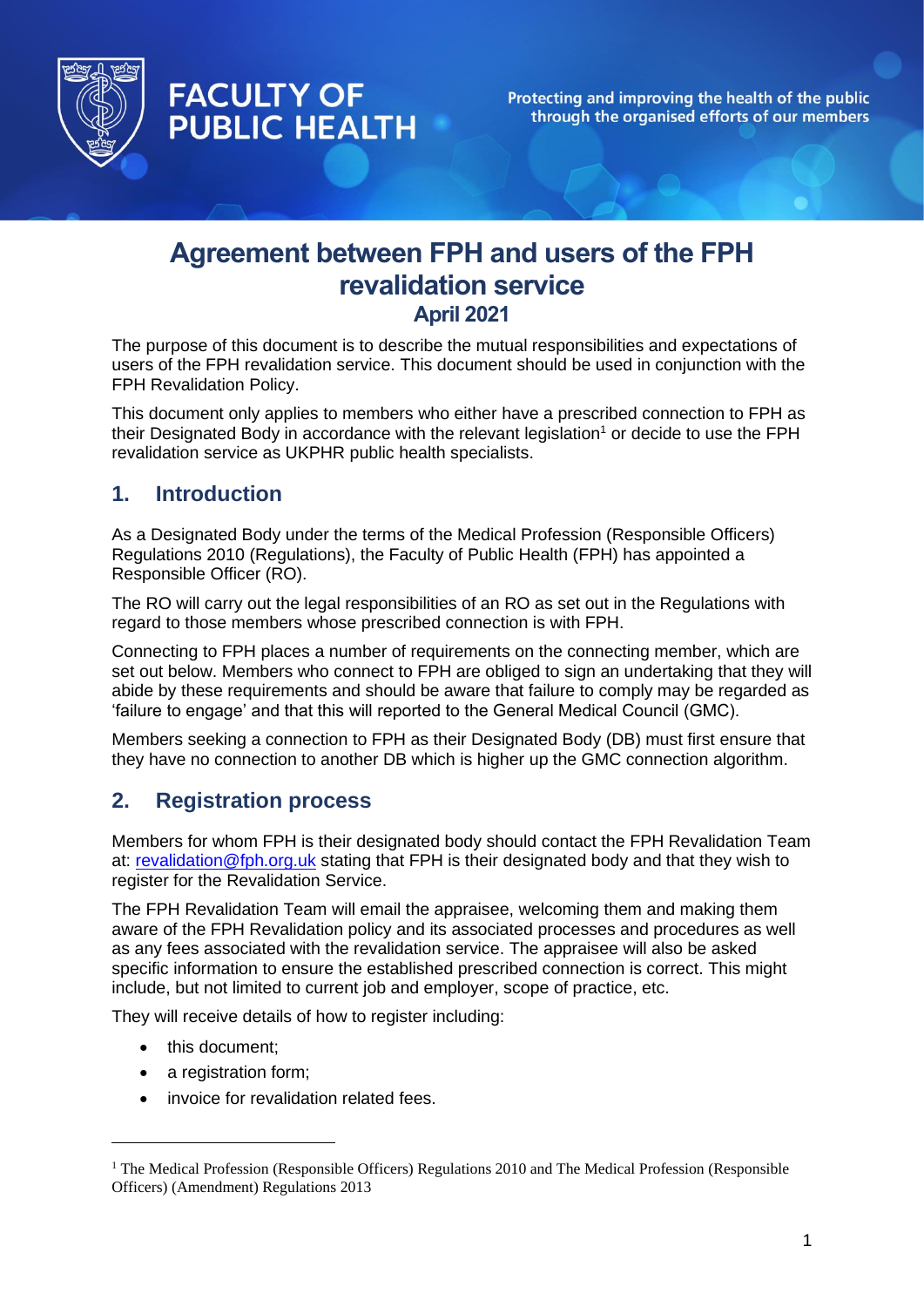Once the fully completed and signed registration form and the Medical Practice Information Transfer (MPIT) form from their previous designated body have been received and the correct fees have been paid, FPH will acknowledge receipt and confirm the prescribed connection.

This document and the registration form signed by the appraisee and accepted by FPH and any other documents referred to in this agreement form the entire agreement between FPH and the appraisee. The user agreement comes into force on FPH's acceptance of the appraisee for registration.

The FPH Revalidation Team will then:

- arrange for annual appraisals which are compliant with revalidation requirements
- inform the appraisee about 360°/patient and colleague feedback
- give advice about the need to record continuing professional development
- give access to the revalidation management system provided by FPH, which will store all information associated with revalidation
- link to various guidance documents, including specialty specific guidance relating to public health medicine

## **3. FPH responsibilities**

Throughout a user's connection, FPH will aim to respond within 5 working days to questions and enquiries sent by email and telephone.

FPH will provide users with access to L2P, a Revalidation Management System which allows users to securely share appraisal documentation with their appraiser and then store appraisal summaries and supporting information. FPH will ensure that a trained and suitably experienced appraiser is available who will support the user throughout the appraisal process.

FPH will organise an annual development day for their appraiser to ensure they meet the core competencies to enable revalidation to be delivered fairly and consistently.

FPH will ensure that all their appraisers meet with the Lead Appraiser annually for a formal review of performance.

The Lead Appraiser and/or RO will review the uploaded information for each appraisee. In the event that the information is not satisfactory, the RO will set out what steps are required, which might include the provision of additional information, or remediation or other measures. For these purposes, failing to upload satisfactory information may include without limitation (a) failing to upload sufficient or accurate information, and/or (b) uploading information which raises conduct or performance concerns.

The appraisal discussion is confidential and the privacy that this allows is needed to consider some of the more difficult areas that may be raised in appraisal. However, confidentiality is not absolute and there may be situations in which the appraiser is obliged to share information gained in the appraisal discussion. This would clearly be the case should patient safety issues be identified in which case the appraiser should follow the managing concerns procedure. Please see separate FPH policy on managing concerns.

In the event of concerns being raised about the appraisee, the RO will instigate an investigation and may refer the matter on to the GMC.

Once every five years (or sooner if required by the GMC), the RO will make a recommendation to the GMC concerning the appraisee's suitability for revalidation.

FPH may contact a member's previous Designated Body, if applicable, to ask whether the previous RO has any information concerning the member's fitness to practice which they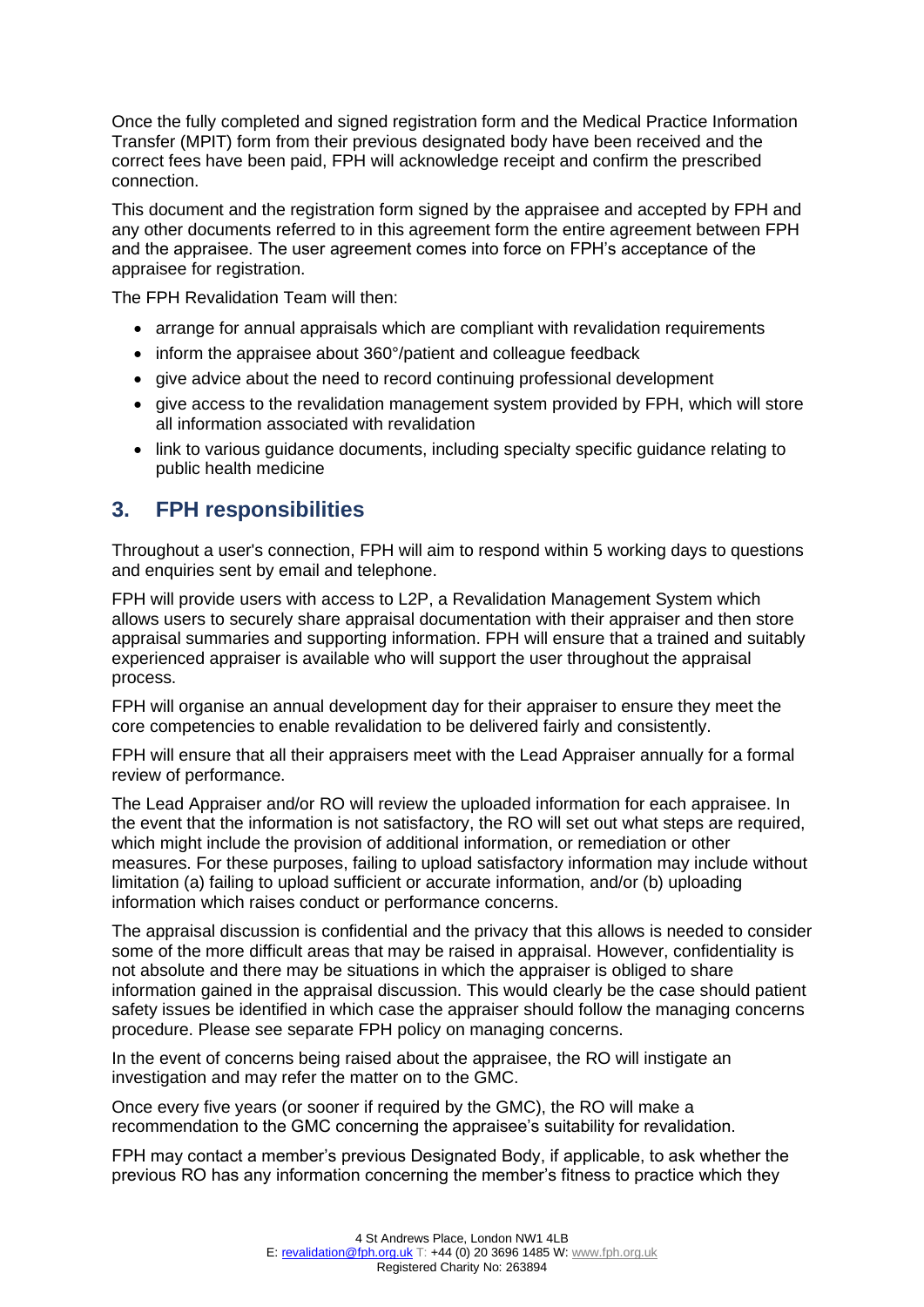would like to share with the current RO. This may occur even after a MPIT form has been returned during the registration process. Likewise when a member moves onto another Designated Body the RO will share upon request, with that RO, any information about any concerns that they might have.

FPH will take all reasonable steps to ensure that personal information is held securely. All information disclosed as part of appraisal and revalidation of the appraisee is personal data or sensitive personal data and will be used by the RO and FPH only for purposes related to revalidation. Such data may be shared or discussed with the RO, with the appraisee's appraiser. Were the RO to seek further information from any other person, for example: manager; employer or any person appointing the appraisee to provide medical services, the appraisee will be informed and, unless there is a safety issue, consent will be sought. The RO will share any information necessary with the GMC and with any other relevant authorities as required to comply with FPH's RO duties to the GMC or other competent regulator or as required by law.

In the event of the appraisee retiring or otherwise ceasing their need to maintain a licence to practise, and thereby their need for revalidation, their access to the FPH Revalidation Service will cease. In such cases, personal data relating to the appraisee will be retained for five years, from the date of the appraisee being notified that their access to the FPH Revalidation Service has ceased.

FPH will support appraisees accessing the FPH Revalidation Service by providing written guidance and telephone advice and signposting to further information as required. The appraisee accessing the FPH Revalidation Service is invited to provide comments and, should the need arise, may avail him/herself of FPH complaints procedure.

The appraisee should be aware that, although the recommendation is made by the FPH RO, the decision on revalidation is made by the GMC and any appeal against a revalidation decision should be made to the GMC.

# **4. User responsibilities**

Members connected to FPH should be aware of the relevant Regulations and guidance (sent in the email referred to in 2. above).

Having registered to access the FPH Revalidation Service, the appraisee must pay the required annual fee and sign an agreement to comply with the requirements as set out in this document and other related documents issued from time to time by FPH.

In particular (but not exclusively) users of the FPH Revalidation Service: must:

- comply with Good Medical Practice
- ensure that FPH has a current and functioning email address. FPH manages all routine correspondence through email and it is essential that users ensure that the FPH Revalidation Team has an up to date email address throughout their connection.
- remain in Good Standing with FPH throughout the period of their connection. This means their membership subscription to FPH must be paid up AND their CPD must be up to date (unless an exemption has been agreed). Any member who is not in good standing will be unable to maintain their connection to the FPH revalidation service and their prescribed connection under the Medical Profession (Responsible Officer) Regulations 2010 with the Faculty of Public Health will cease.
- undergo annual appraisals, (unless the RO approves a missed appraisal)
- participate in a system approved by the FPH RO of 360°/multisource feedback (MSF) at least once every five years
- record continuing professional development (CPD) using the FPH CPD online diary (recommended) or any other system that better fits their professional registration.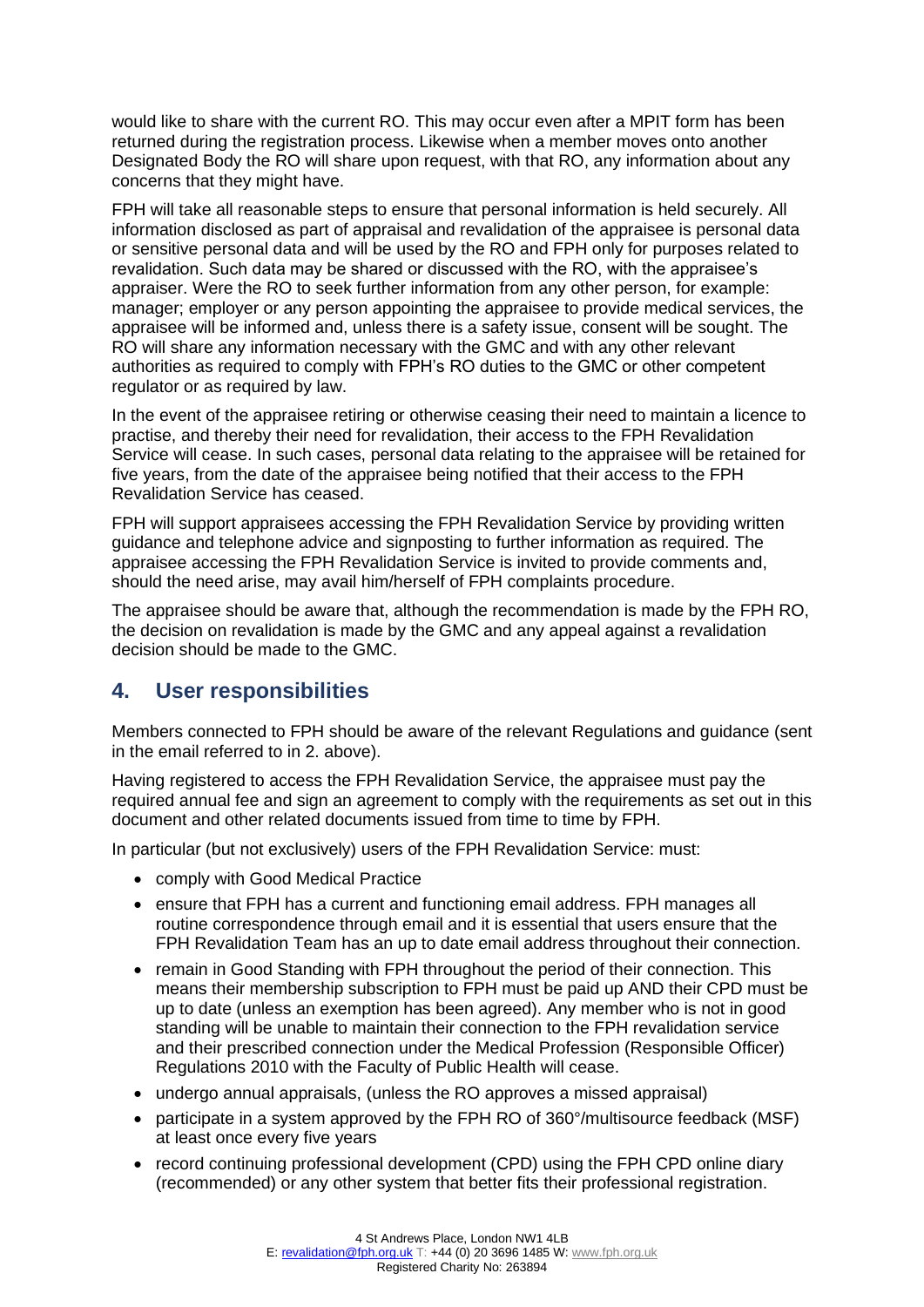- use the Revalidation Management System (RMS) provided by FPH to upload all required information related to their revalidation. Presently this system is L2P.
- upload, upon joining the FPH Revalidation Service, onto the revalidation management system, their previous appraisal documentation from the present Revalidation cycle including:
	- a copy of their previous personal development plan (PDP),
	- a copy of their previous appraisal summary,
	- copies of previous appraisal summaries from the current cycle, and
	- a copy of any multi-source feedback (MSF) exercise undertaken in the current cycle.
- contact their appraiser at least 3 months before their appraisal month in order to agree a time and place for the appraisal meeting. Minor changes within the appraisal month can be agreed between member and appraiser. The revalidation management system can be updated by either party. Changes beyond the appraisal month should be requested through the FPH Revalidation Team.
- submit their appraisal documentation to their appraiser at least two weeks before the date of their appraisal meeting. It may be necessary to postpone a meeting if the appraiser has insufficient time to review the appraisal documentation before the meeting. If a user fails to submit their documentation a second time, the matter will be referred to the RO.
- ensure the final agreed version of the appraisal summary and PDP are agreed on no later than 28 days after the appraisal meeting.
- expect their appraiser to ask for a photographic form of identity. This is due to the fact that FPH does not employ the appraisees with whom they have a prescribed connection.
- have the necessary knowledge of the English language to provide a good standard of practice and care in the UK.' as set out in the GMC's [Good medical practice](https://www.gmc-uk.org/ethical-guidance/ethical-guidance-for-doctors/good-medical-practice) guidance which includes an explicit duty about appraisees' knowledge of English.
- supply any further information that may be required by the RO and in the format as required by the RO in a timely manner (including the appraisee's scope of practice)
- inform the RO promptly of any incidents or complaints about his/her own practice
- comply with any requirements, procedures and timescales made by the RO for extra appraisals, investigation, remediation or any other measures
- pay for all costs concerned with extra appraisals, investigation, remediation or any other measure required by the RO.
- undertake not to withhold any information from the RO relevant to the revalidation process, since such withholding would be regarded as a serious matter
- provide such information requested by the RO as is necessary to enable the RO to monitor the appraisee's compliance with conditions imposed by or undertakings agreed with the GMC
- pay the required fees
- inform promptly the RO and the GMC if his/her employment and/or his/her prescribed connection changes
- if moving into a new prescribed connection, provide details of his/her new RO and consent to the transfer of information to the new RO
- engage fully with the revalidation process. In practice, this means paying fees and responding to requests for information or actions in relation to appraisal in a timely manner.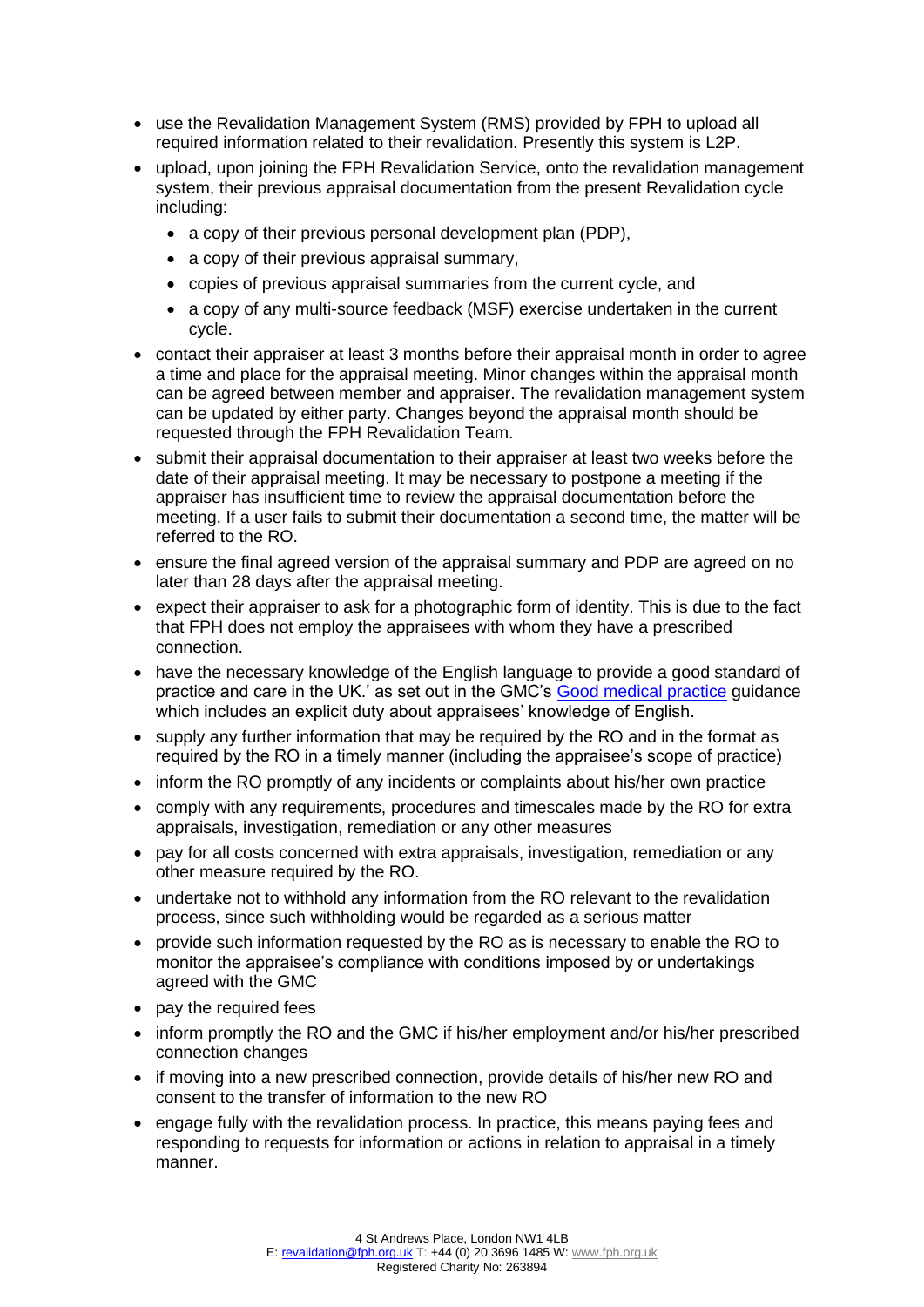• Users experiencing difficulties should inform the FPH Revalidation Team as soon as practical in order that suitable advice and/or support can be provided.

If there is any breach to this agreement or failure to comply with the RO's requirements, the RO may report this to the GMC as it constitutes inadequate engagement.

The appraisee acknowledges that his/her personal data or sensitive personal data will be disclosed as part of his appraisal and revalidation. The appraisee consents that such data may be:

- used by the RO and FPH only for purposes related to his/her appraisal and revalidation
- shared or discussed with the RO, his/her appraiser, the GMC and any other relevant authorities as necessary as required to comply with the RO's duties to the GMC or other competent regulator or as required by law
- (where the appraisee's prescribed connection changes from FPH to a different designated body) transferred to the RO of the new designated body.

Members based overseas are reminded that the licence to practise is for use solely in the UK. The FPH Revalidation Service will aim to support members based overseas in revalidation. However, members based overseas should note that the requirements for revalidation are the same as for members based in the UK. Members practicing only overseas should consider revoking their license to practice until they plan to return to the UK.

## **5. Fees**

The fees set out in Appendix 1 will apply to appraisees connecting to FPH.

## **6. Termination**

FPH will cease to act as the member's designated body and immediately terminate the Revalidation Contract if information is received that the member's circumstances have changed, which means that the member's prescribed connection is no longer with FPH

Personal data in relation to an appraisee will be retained for a period of five years, from the date of the Revalidation Contract terminated.

On termination of this contract, the member may be entitled to a partial refund of any fees paid prior to the date of termination, as per set out in Appendix 1.

## **7. General**

FPH may vary any term of the Revalidation User Agreement as necessary to comply with changes in the responsibilities of a RO made as a result of a change of law or policy or requirements of the GMC or an account of any other relevant factor.

A person who is not a party to this Revalidation User Agreement shall have no rights under the Contracts (Rights of Third Parties) Act 1999 (as modified or re-enacted) to enforce any of its terms.

If a notice has to be given under this Revalidation User Agreement to the appraisee, it must be sent by email to the appraisee at the email address of which he/she has notified FPH in which case it will be regarded as received upon return email to FPH confirming receipt of the email.

This Revalidation User Agreement shall be governed by, and construed in accordance with, the laws of England. The appraisee and FPH irrevocably submit to the exclusive jurisdiction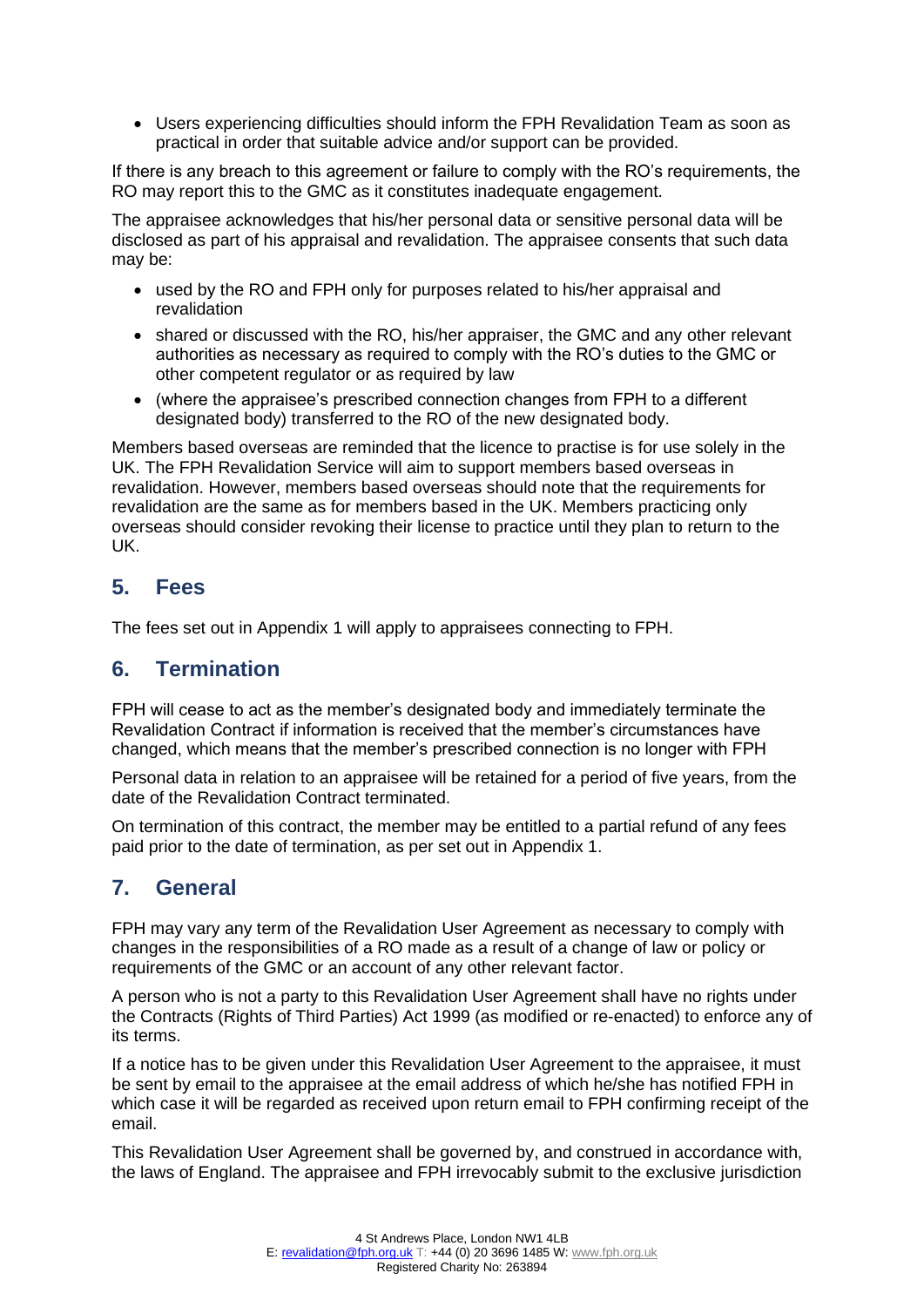of the Courts of England to settle any dispute or claim which arises out of this Revalidation User Agreement.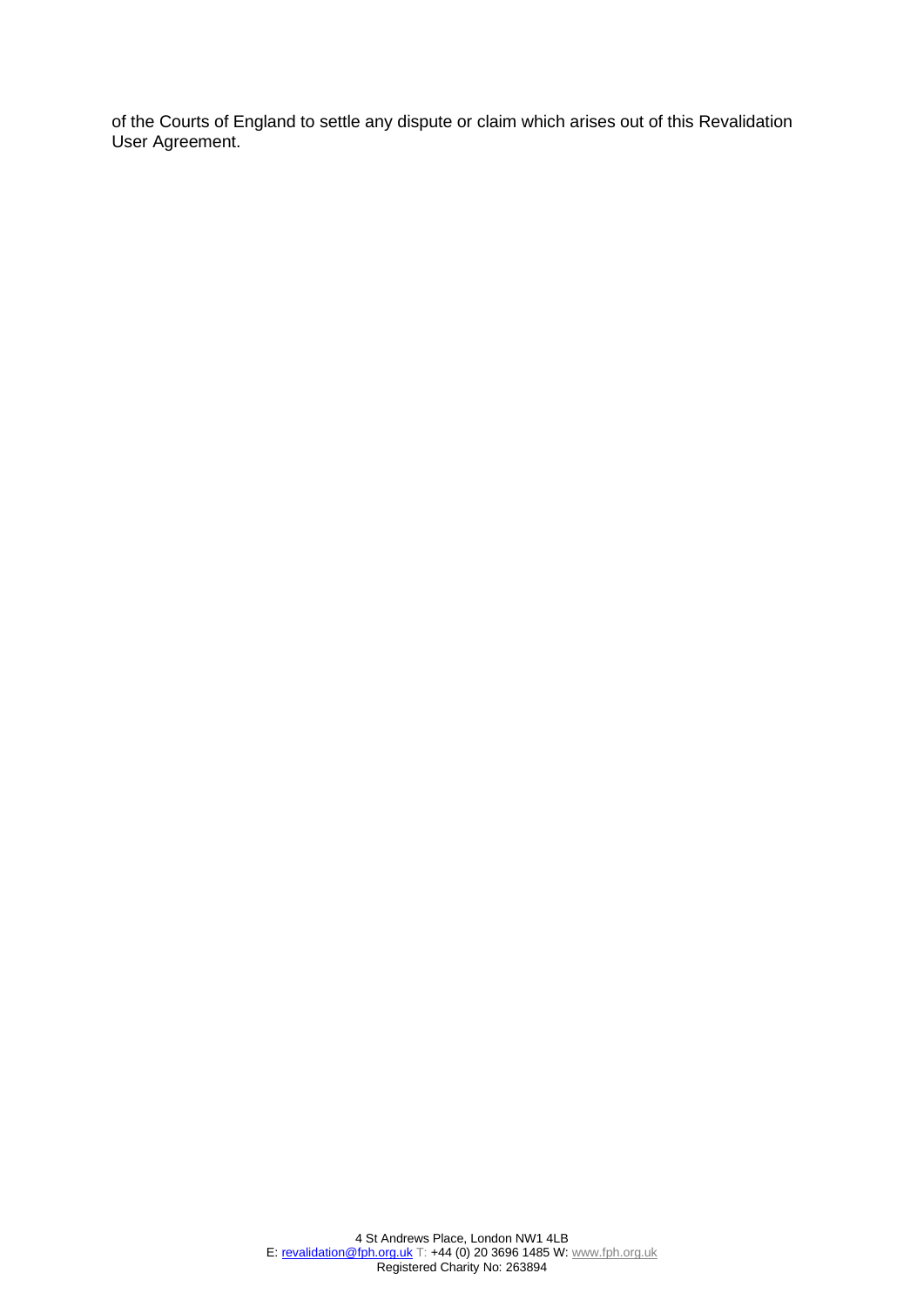# **Appendix 1: FPH Revalidation Service fee policy**

## **Introduction**

Participation in the revalidation process and annual strengthened appraisal is a requirement for revalidation in order for you to retain your licence to practice with the GMC.

FPH is legally required, under the 2010 Responsible Officer regulations, to act as the designated body for appraisees as described in the prescribed connection of said regulations.

This means FPH has a legal obligation to provide an annual appraisal service; recruit and train adequate numbers of appraisers for the members who will revalidate through us, the administrative and support systems in place to support annual appraisal and revalidation and provide access to an RO who will make a recommendation to the GMC regarding a appraisee's fitness to practise once every five years.

FPH does not receive additional funding for our statutory duties in providing this revalidation service. The FPH Board has agreed that it is unreasonable to provide this service to a small number of members, which is not a universal requirement on all members, out of subscriptions.

**Please note:** FPH requires that a Fellow or Member must be in good standing with FPH in order to take up the revalidation service we offer. This means being up to date with subscription fees and being satisfactory in CPD. If you are not in good standing you must address the outstanding issues before FPH proceeds with your revalidation.

## **2. Setting the fee**

The fee will be reviewed each year to take account of numbers using the service and any additional costs and price changes.

# **3. The Fee**

The current fee for members connected to the FPH for the purposes of revalidation is **£1300.00**. This is split into **£900** (service fee) and **£400** (appraisal fee)

This is an **annual** fee for any member using the service. Members might not use the service every year (because the organisation that is responsible for a member's revalidation might change along with a change in the member's employment). Therefore, the annual fee is applicable for as long as the member retains a Prescribed Connection to FPH.

The annual fee covers the appraisal service, including payment, training and quality assurance of appraisers, costs associated with the Responsible Officer role and routine costs for administering and managing the system.

FPH does not offer appraisal-only services. The fee is for the service as a whole and the split of monies shown above is provided for the purpose of transparency.

Failure to pay the service fee may jeopardise your membership of the Faculty. As with any fee due to FPH, failure to pay may result in your name being put forward to the Board for removal from membership under Standing Order 15.

## **4. Concessions**

It is important to note that no concessions for retired, part-time or overseas Fellows/Members are available.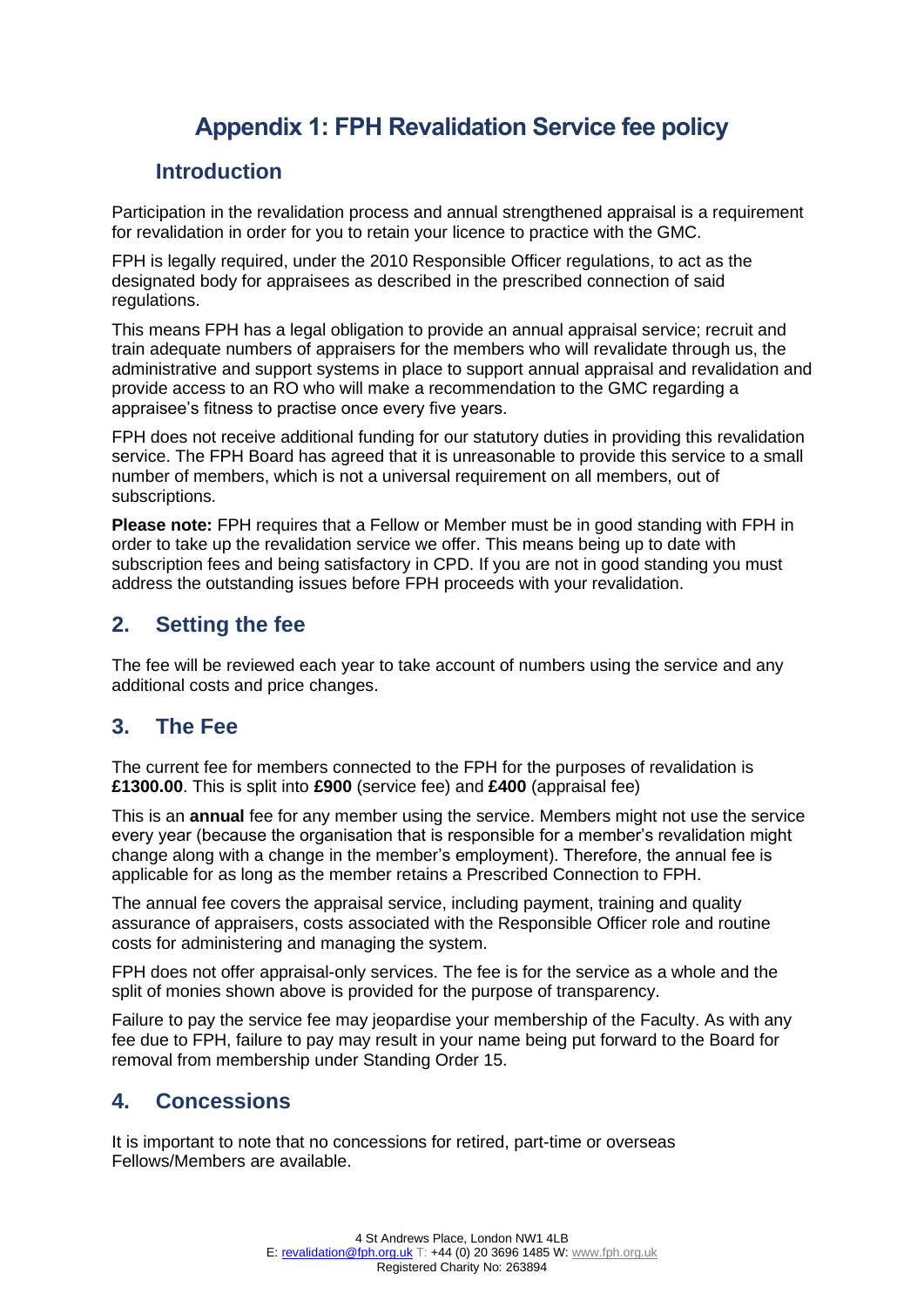# **5. Timings**

Members will initially be invoiced upon take-up of the FPH revalidation service. You will be invoiced annually in January thereafter for the upcoming revalidation and appraisal year (which runs April to March), the fee being be due by 1 April.

The fee must be paid in full before your appraisal meeting. In special circumstances you can pay by instalments, this needs to be discussed and agreed with the Faculty. If an appraisee has not paid the revalidation service fee in full their appraisal meeting may not go ahead. Also, an administration fee may be charged for late payment.

It is your responsibility, as an appraisee, to inform FPH of any changes to your circumstances such as a change of designated body or relinquishing of GMC licence to practice.

## **6. Withdrawing from the service**

Should the prescribed connection of an appraisee change during the year, they are required to inform FPH, in writing, immediately. This will allow us to notify the regulator of the change in the Prescribed Connection.

# **7. Additional charges/conditions**

**Responsible Officer:** The fee includes costs associated with the Responsible Officer role.

**Multi Source Feedback (MSF)** is a requirement for revalidation at least once in every five year cycle. It is the appraisee's responsibility to source, pay for and submit evidence of an MSF exercise prior to being revalidated. If you require assistance in sourcing an MSF tool FPH will provide you with information on an acceptable MSF that meets the current GMC requirements.

**Late submission of your appraisal portfolio to your appraiser** prior to your initial appraisal meeting may result in additional charges. The appraisal portfolio should be submitted to your appraiser at least two weeks before your agreed appraisal meeting date. If the appraisal portfolio is not received by the appraiser within the required timeframe the appraiser may cancel this meeting and an additional charge may be made for the rescheduled appraisal and the Responsible Officer's decision on this is final. The additional charge will represent the appraisal fee element of the revalidation service fee applicable at the time, see the fee split information set out above for the current fees payable.

**If the appraisal is cancelled because the required standard has not been met** the appraisal cost will not be refunded. It is the appraisee's responsibility to ensure that their submitted appraisal portfolio and supporting information meets the required GMC standard and is in accordance with current guidance. A further charge may become payable for a rescheduled appraisal. The additional charge will represent the appraisal fee element of the revalidation service fee applicable at the time, see the fee split information set out above for the current fees payable.

**If an appraisal meeting is cancelled less than two weeks (14 days) before the meeting date** agreed due to the appraisee's action or inaction, the appraisal costs will not be refunded. In addition, the appraisee may be charged for the rescheduled appraisal. The additional charge will represent the appraisal fee element of the revalidation service fee applicable at the time, see the fee split information set out above for the current fees payable.

As stated in the FPH Appraisal and Revalidation Policy, it is the responsibility of the appraisee to ensure the appraisal takes place within the allocated time period.